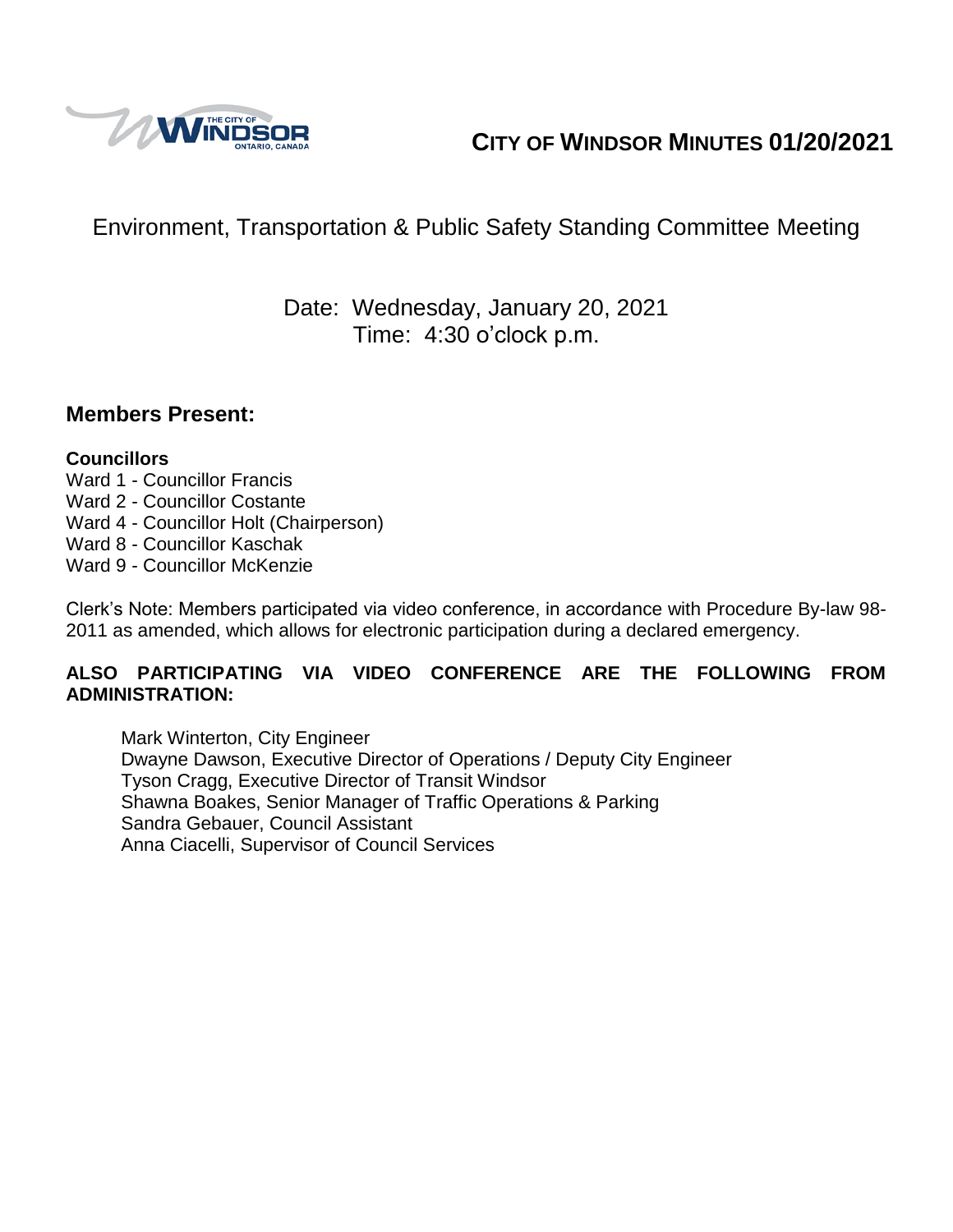# **Minutes Environment, Transportation & Public Safety Standing Committee Wednesday, January 20, 2021 Page 2** of 8

### **1. CALL TO ORDER**

The Chairperson calls the meeting of the Environment, Transportation & Public Safety Standing Committee to order at 4:31 o'clock p.m.

## **2. DISCLOSURE OF PECUNIARY INTEREST AND THE GENERAL NATURE THEREOF**

None disclosed.

## **3. ADOPTION OF THE MINUTES OF THE ETPS STANDING COMMITTEE**

### **3.1. Adoption of the Environment, Transportation & Public Safety Standing Committee minutes of its meeting held December 16, 2020**

Moved by: Councillor Francis Seconded by: Councillor McKenzie

THAT the minutes of the Environment, Transportation & Public Safety Standing Committee meeting (excluding Transit Matter items) held December 16, 2020 **BE ADOPTED** as presented. Carried.

Moved by: Councillor Kaschak Seconded by: Councillor McKenzie

THAT the minutes of the Environment, Transportation & Public Safety Standing Committee meeting (Transit Matter items only) held December 16, 2020 **BE ADOPTED** as presented. Carried.

Report Number: SCM 382/2020

# **4. REQUEST FOR DEFERRALS, REFERRALS OR WITHDRAWALS**

None requested.

# **5. COMMUNICATIONS**

None presented.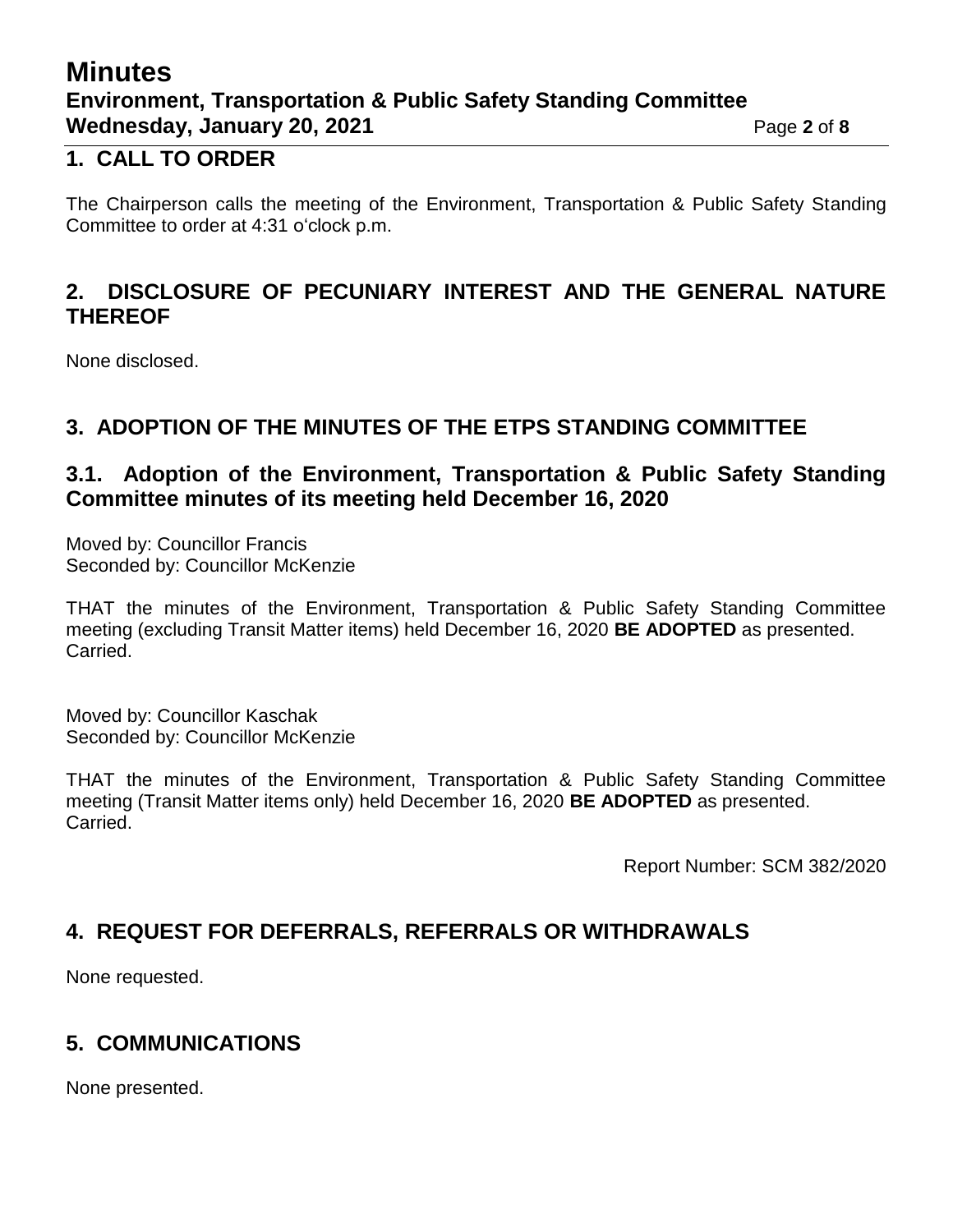### **6. PRESENTATIONS AND DELEGATIONS**

None presented.

## **7. COMMITTEE MATTERS**

#### **7.1. Minutes of the Transit Windsor Advisory Committee of its meeting held October 27, 2020**

Moved by: Councillor McKenzie Seconded by: Councillor Francis

Decision Number: **ETPS 804**

THAT the minutes of the Transit Windsor Advisory Committee of its meeting held October 27, 2020 **BE RECEIVED**.

Carried.

Report Number: SCM 380/2020 Clerk's File: MB2020

### **7.2. Essex-Windsor Solid Waste Authority Regular Board Meeting Minutes - November 3, 2020**

Moved by: Councillor Francis Seconded by: Councillor Costante

Decision Number: **ETPS 805** THAT the minutes of the Essex-Windsor Solid Waste Authority (EWSWA) of its meeting held November 3, 2020 **BE RECEIVED**. Carried.

Report Number: SCM 346/2020 Clerk's File: MB2020

## **7.3. Minutes of the Windsor Essex County Environment Committee of its meeting held November 17, 2020**

Moved by: Councillor Kaschak Seconded by: Councillor Costante

Decision Number: **ETPS 806**

THAT the minutes of the Windsor Essex County Environment Committee (WECEC) of its meeting held November 17, 2020 **BE RECEIVED**. Carried.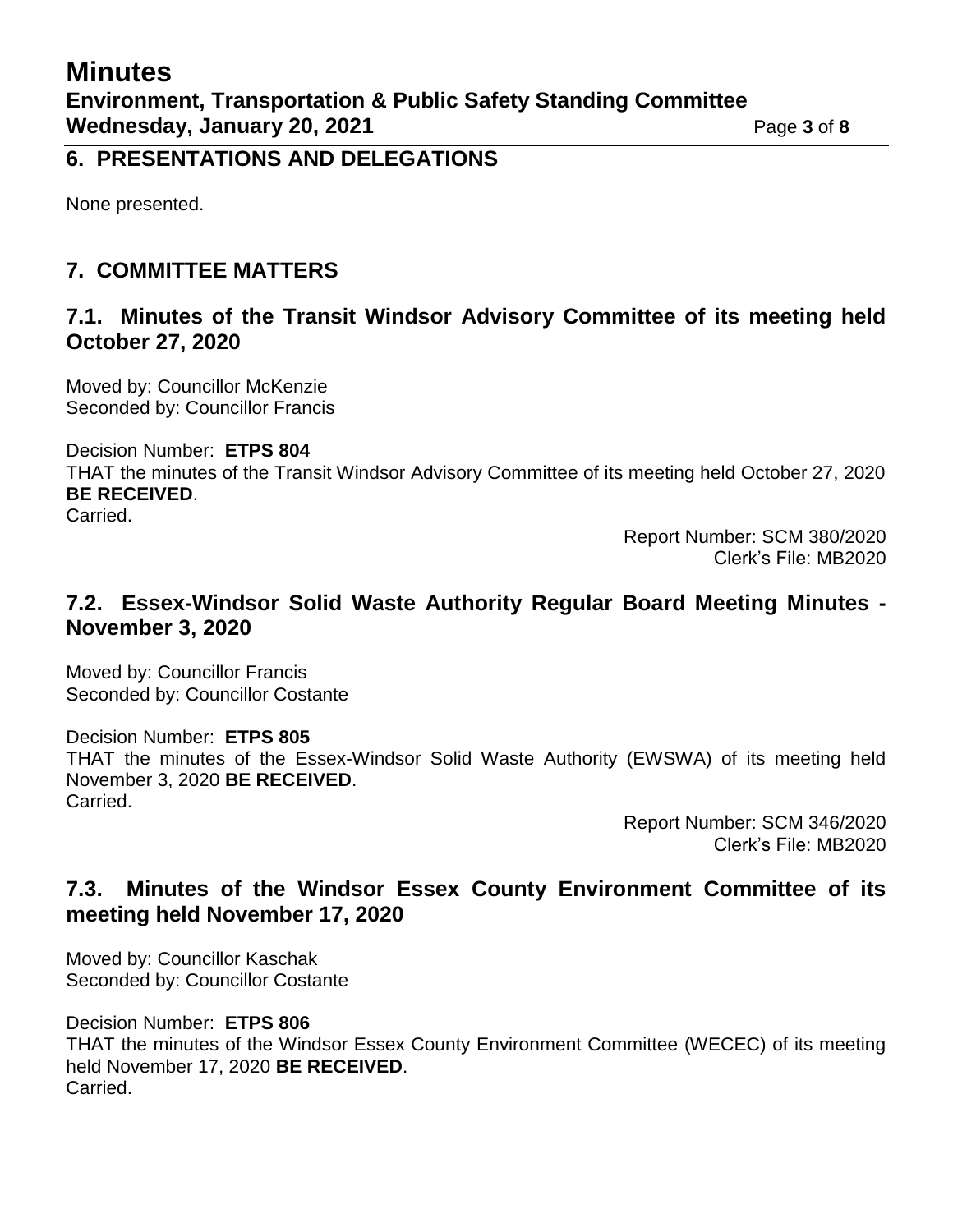Report Number: SCM 365/2020 Clerk's File: MB2020

## **8. ADMINISTRATIVE ITEMS**

#### **8.1. Street Light Pole Replacement and LED Upgrades in Southwood Lakes - Ward: 1**

Councillor McKenzie inquires whether a policy should be developed regarding street light pole replacement and if this is first time that the replacement of decorative lights has been discussed. Mark Winterton, City Engineer appears via video conference before the Environment, Transportation and Public Safety Standing Committee Meeting regarding the administrative report entitled "Street Light Pole Replacement and LED Upgrades in Southwood Lakes – Ward 1" and indicates that there is an extensive replacement program for the regular poles; however, ornamental streets lights are not included as they are a specialized piece of equipment. Mr. Winterton adds that the only policy that exists currently is related to standard streetlights. Mr. Winterton indicates that the Southwood Lakes subdivision was built in the late 1980s, early 1990s. Mr. Winterton adds that there is a need to replace the aging infrastructure and that a decision is required related to applying the existing policy of standard poles or to provide options as indicated in the administrative report. Dwayne Dawson, Executive Director of Operations, appears via video conference before the Environment, Transportation and Public Safety Standing Committee Meeting regarding the administrative report entitled "Street Light Pole Replacement and LED Upgrades in Southwood Lakes – Ward 1" and indicates that they have not done a bulk replacement program for these poles in the past. Mr. Dawson adds that the poles have been replaced as they fail and as a mass grouping has been identified, administration wanted to capitalize on that and in doing so discovered the absence of a policy for decorative lights.

Councillor McKenzie inquires as to why the funds from the Sidewalk Replacement Program have been identified as a suitable funding source for this project. Mr. Dawson indicates that there were additional funds freed up as a result of the grant funding that was recently received and the funds were reallocated to this project as well as other projects.

Councillor McKenzie inquires about a timeline to develop a full policy. Shawna Boakes, Senior Manager of Traffic Operations and Parking Services, appears via video conference before the Environment, Transportation and Public Safety Standing Committee Meeting regarding the administrative report entitled "Street Light Pole Replacement and LED Upgrades in Southwood Lakes – Ward 1" and indicates that a draft could be provided in approximately four months. Mr. Winterton indicates that there are failing poles in Southwood Lakes and a City-wide policy is required although there is an urgent need to address this issue. Ms. Boakes adds that there are a number of poles that require significant repair.

Councillor McKenzie expresses concern with funding decorative poles instead of standard ones. Mr. Winterton indicates that decorative poles in many subdivisions are part of the character of the neighbourhood, and that the ornamental poles are spaced much closer together and if standard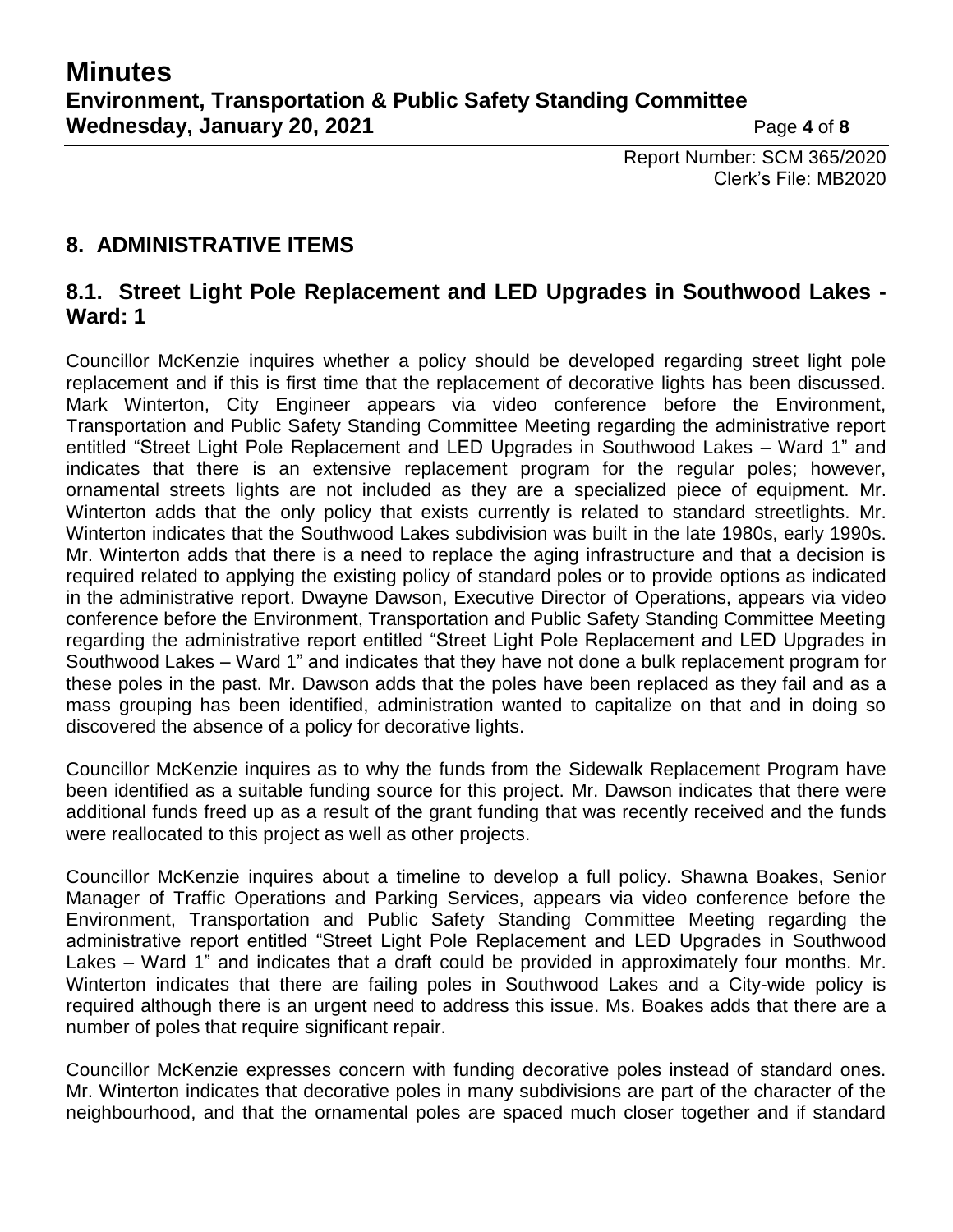# **Minutes Environment, Transportation & Public Safety Standing Committee Wednesday, January 20, 2021 Page 5** of 8

lighting was used there would be a much higher level of light that would cause complaints. Mr. Winterton adds that if a house was purchased in a neighbourhood with a certain level of service, i.e. ornamental lights, administration thought it was a reasonable expectation to maintain that level of service.

Councillor Kaschak inquires about the developer wanting decorative poles and whether the city is required to assume that or does the developer provide the funding to pay for it in the future, or is a local improvement policy utilized. Ms. Boakes indicates that, in consultation with the Planning and Legal Departments, there is no specific wording in the development agreement that states that the City will maintain exactly what was put in the subdivision. Ms. Boakes adds that the developers are required to provide ten percent of the development; so if the development has ten poles, they are required to purchase an extra pole. Ms. Boakes indicates, as it relates to the local improvement process, requests have gone through where the residents of a neighbourhood upgraded their standard lighting to decorative.

Councillor Francis comments related to a local improvement, it is generally an upgrade in standard; however, this would be a downgrade in standard for this neighbourhood. Councillor Francis adds that in the Southwood Lakes subdivision, there are themes and this one element distinguishes it from other neighbourhoods. The residents in Southwood Lakes have become accustomed to a certain standard, and they should not be penalized for specifics not being identified in the agreement. In looking at this neighbourhood, there are high assessment values and probably some of the highest tax rates in the city.

Councillor Costante asks Administration to comment on a light replacement standard. Mr. Winterton indicates that the City does not have a replacement policy for ornamental poles and adds that there is a streetlight replacement policy.

Councillor Costante inquires about the risk involved in waiting until a citywide policy is implemented before this project is undertaken. Mr. Winterton indicates that there is a high level of risk associated with a delay as some of the poles may fall prior to a policy being developed. Ms. Boakes indicates that approximately ten percent of the poles have significant damage.

Moved by: Councillor McKenzie Seconded by: Councillor Kaschak

THAT Option 1 – Standard Poles and Fixtures detailed in the report of the Manager of Traffic Operations dated October 5, 2020 entitled "Street Light Pole Replacement and LED Upgrades in Southwood Lakes – Ward: 1" **BE APPROVED**.

> Report Number: S 136/2020 Clerk's File: SW2021

Councillor McKenzie withdraws his motion.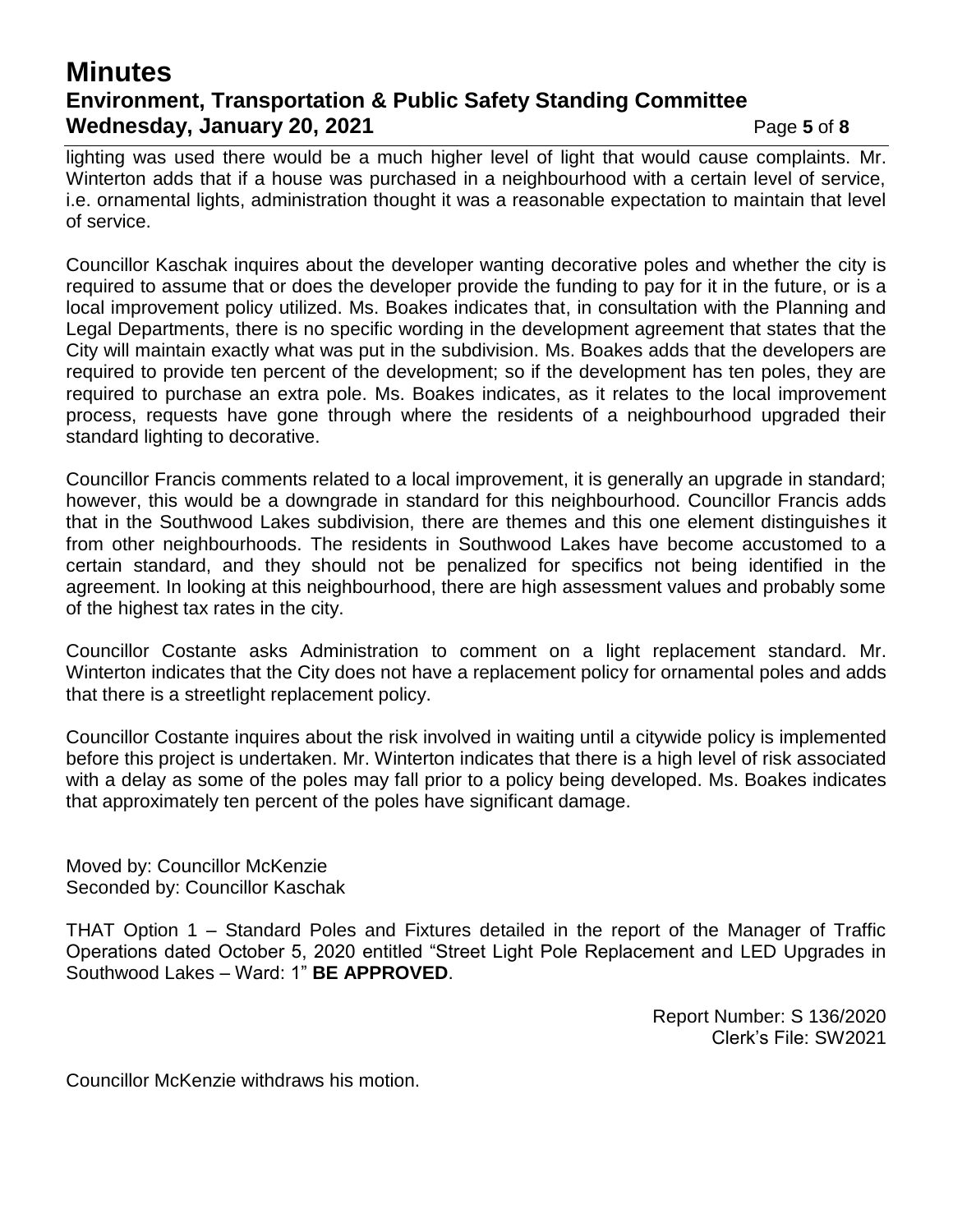# **Minutes Environment, Transportation & Public Safety Standing Committee Wednesday, January 20, 2021 Page 6** of 8

Moved by: Councillor Costante

Decision Number: **ETPS 807**

Seconded by: Councillor Kaschak

THAT the following recommendations as outlined in the report of the Manager, Traffic Operations dated January 20, 2021 entitled "Street Light Pole Replacement and LED upgrades in Southwood Lakes" **BE APPROVED**:

THAT City Council **APPROVE** funding of \$105,000 for an initial Citywide pole inspection program from the Sidewalk Rehabilitation Program (OPS-004-07) be redirected and precommitted for immediate use in 2021 to the Streetlight Pole Replacement Program (OPS-001-21); and,

THAT City Council **DIRECT** administration to develop a policy that will address where decorative lights are to be used, what the ongoing requirements of the City will be, and what the ongoing requirements of the developers, land owners and BIAs should be and bring that policy back to Council for approval; and further,

THAT the following recommendations as outlined in the report of the Manager, Traffic Operations dated January 20, 2021 entitled "Street Light Pole Replacement and LED upgrades in Southwood Lakes" **BE DEFERRED** to a future meeting of the Environment, Transportation and Public Safety Services Standing Committee to allow for a City Wide Decorative Street Light Policy to be developed:

THAT City Council **APPROVE** the expenditure of \$1,006,500.00 (excluding HST) for the replacement of 145 street light poles with new LED fixtures in Southwood Lakes as per Option 3 of this report; and,

THAT City Council **APPROVE** funding of \$187,304 from 2022 and \$292,304 annually from 2023 through 2025 for the Southwood Lakes pole replacements from the Sidewalk Rehabilitation Program (OPS-004-07) be redirected and pre-committed, for immediate use in 2021 to the Streetlight Pole Replacement Program (OPS-001-21).

#### Carried.

Councillor Francis voting nay.

Report Number: S 136/2020 Clerk's File: SW2021

#### **9. TRANSIT BOARD ITEMS**

#### **9.1. Transit Windsor 2021 OPERATING BUDGET - City Wide**

Councillor Kaschak inquires about redirecting and route performance as outlined in the administrative report. Tyson Cragg, Executive Director of Transit Windsor, appears via video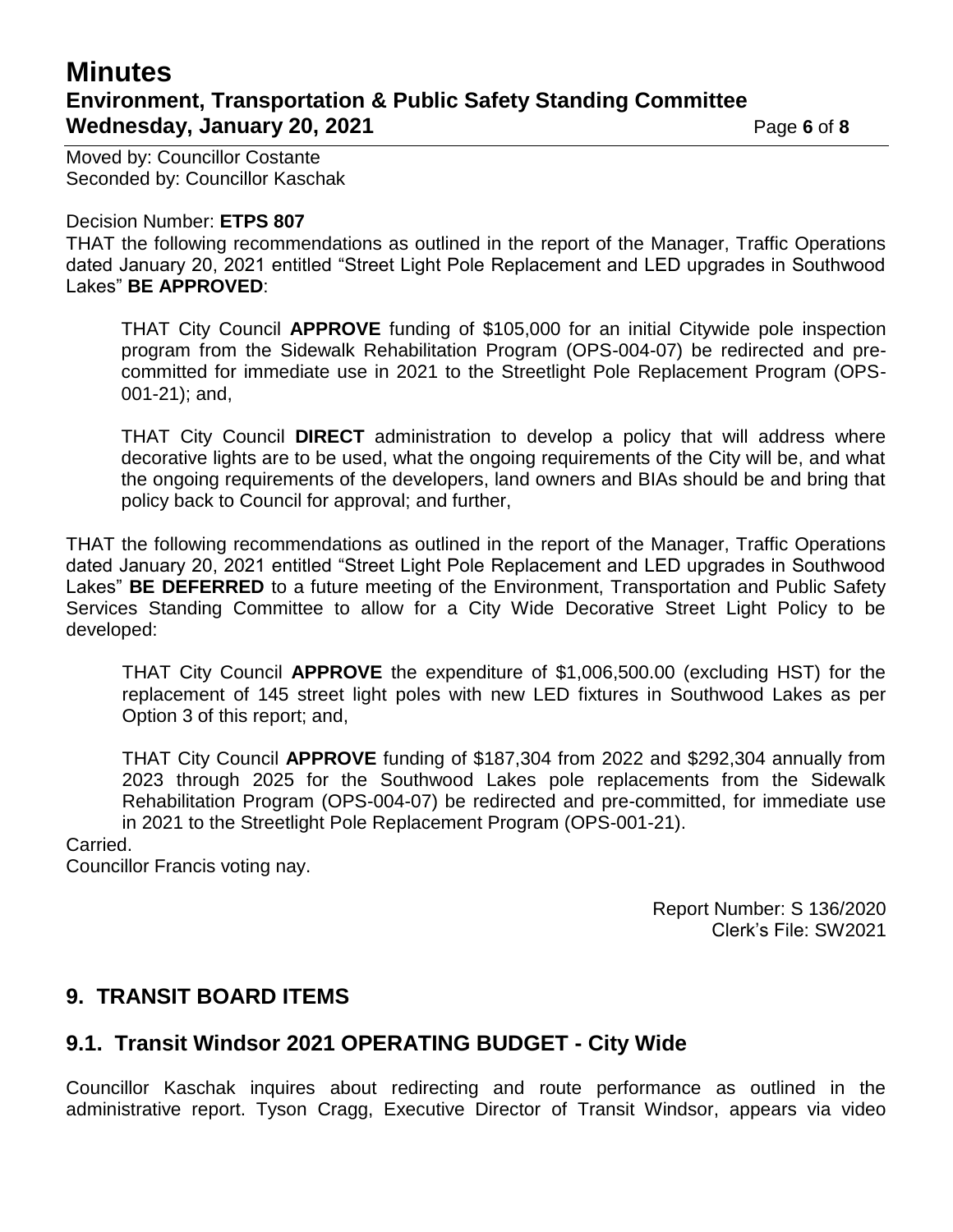# **Minutes Environment, Transportation & Public Safety Standing Committee Wednesday, January 20, 2021** Page 7 of 8

conference before the Environment, Transportation and Public Safety Standing Committee Meeting, regarding the administrative report entitled "Transit Windsor 2021 Operating Budget" and indicates that there are established service standards in the transit industry for route performance, and if a route does not meet certain standards, a service review process is undertaken annually where the routes are examined. Mr. Cragg adds that during the current COVID-19 pandemic reduced ridership environment, transit is not considering making any significant changes to the service at this time.

Moved by: Councillor McKenzie Seconded by: Councillor Kaschak

#### Decision Number: **ETPS 808**

THAT the Environment, Transportation and Public Safety Standing Committee, sitting as the Transit Windsor Board of Directors **RECOMMEND** Transit Windsor's 2021 Operating Budget reflective of a Property Tax Levy Contribution of \$15,856,086 which is \$736,743 (or 4.88%) greater than the 2020 Property Tax Levy contribution; and,

THAT Transit Windsor's 2021 Operating Budget **BE REFERRED** to City Council for consideration as part of the City's 2021 Operating Budget deliberations. Carried.

> Report Number: S 190/2020 Clerk's File: AF2021

### **10. ADOPTION OF TRANSIT BOARD MINUTES**

None presented.

### **11. QUESTION PERIOD**

None registered.